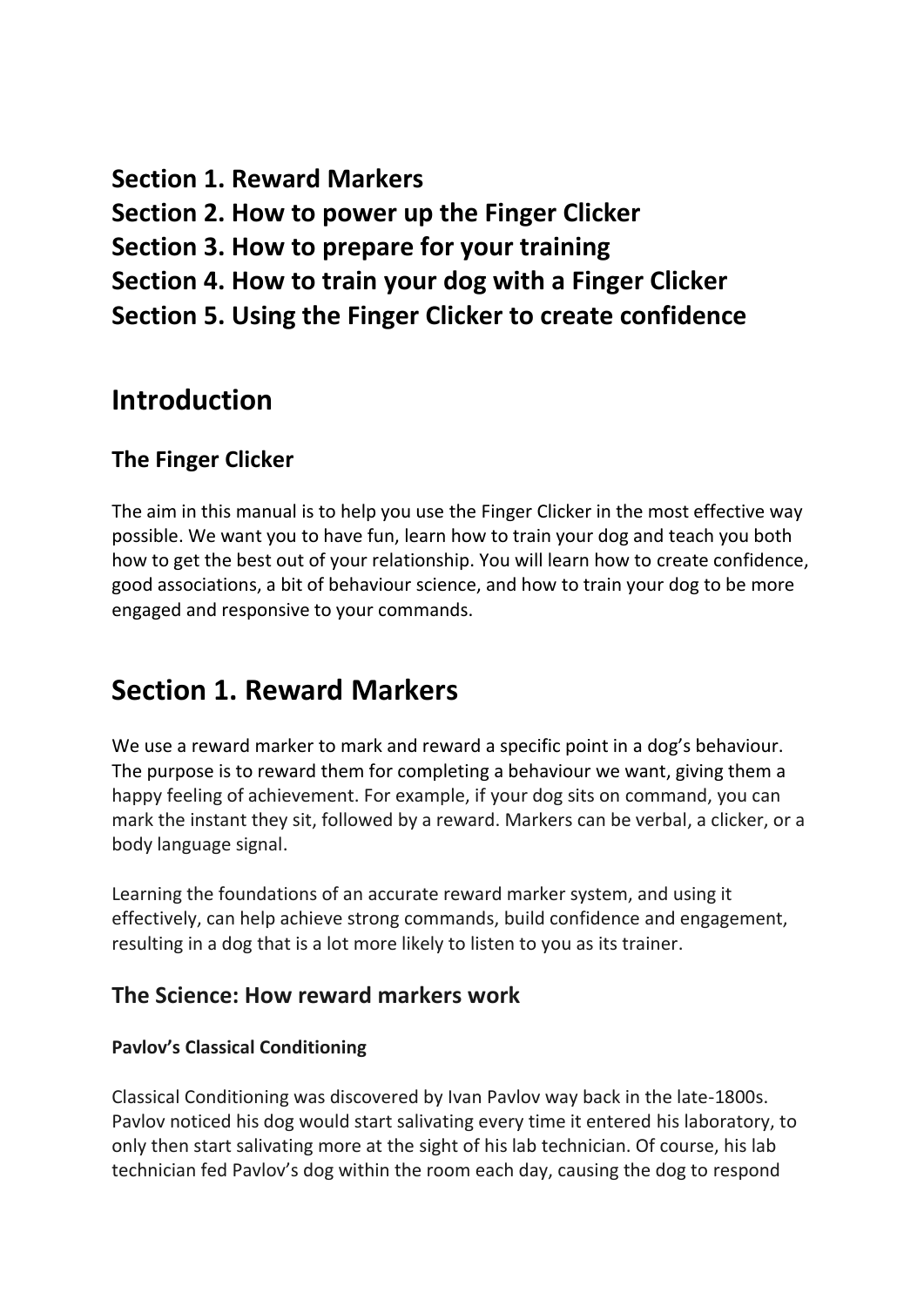involuntarily to his presence. Pavlov's dog was salivating because it was subconsciously predicting being fed through the change of environment and appearance of the feeder.

Following this observation, Pavlov started to test his discovery with multiple animals, to see if he could prompt a classically conditioned response. He would have a dog positioned behind a wooden door, sound a metronome or bell, then slide food through a wooden hatch for the dog to eat. His results, as you may predict, were that the dog salivated at the metronome sound before it received the food, therefore paving the first steps to the future of classical conditioning and reward markers.

# **The Science**

When an **unconditioned stimulus** - something the dog responds to without consciously thinking about it (food) - is presented after the delivery of a **conditioned stimulus** - something with no meaning, like a word or sound (clicker) - the dog will start to associate the conditioned stimulus (clicker) as a pre-curser to the unconditioned stimulus (food). Over multiple repetitions this will start to create an involuntarily reflexive response to the conditioned stimulus (clicker).

In simpler terms, if you CLICK with a clicker a split second before you present a piece of food, you will start to create a response in your dog, equal if not stronger than the representation of the food.

# **Why is a clicker the best type of reward marker?**

Because of its unique sound, the clicker is noticeably different from our voice. Not only this, but the clicker never changes its tone: it remains consistent, allowing your dog to gain a strong association with it. For this reason, the CLICK will eventually create an involuntary reflex response upon hearing the sound, making your training exercises a lot more precise, with speed and efficiency.

# **Operant conditioning (Instrumental Learning)**

It is also important to understand the four quadrants of how dogs learn. The reason for this is to conceptionally know the fundamentals behind how we are teach dogs new behaviours. There are four quadrants to how a dog learns operantly. Operant conditioning is a when a dog performs a behaviour to create an outcome. For example, the dog sits so it gets a piece of food, this example is **Positive Reinforcement**.

# **The Four Quadrants**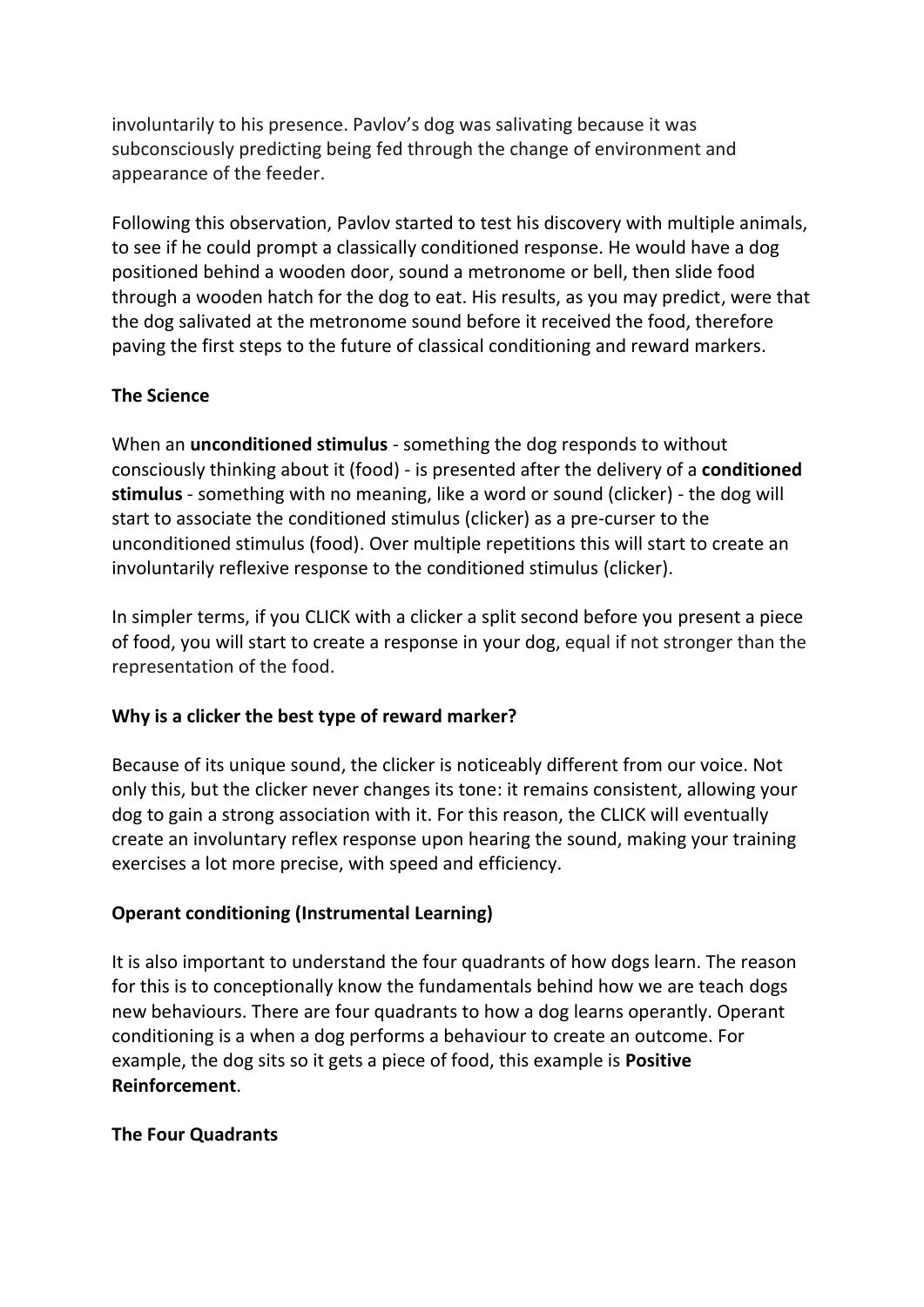*+ Positive – add something - Negative – remove something* 

*Reinforcement – increase behaviour Punishment – decrease behaviour* 

The use of the four quadrants will look like this:

**Positive Reinforcement** (+R) – **Add** something to **increase** a behaviour. (You ask your dog to sit. The dog sits, so we add a reward to increase the behaviour happening more in the future)

**Negative Reinforcement** (-R) – **Remove** something to **increase** a behaviour (You ask your dog to sit, add leash pressure. Your dog removes the leash pressure by sitting, thus increasing the likelihood of the behaviour happening more in the future)

**Positive Punishment** (+P) – **Add** something to **decrease** a behaviour (You add a firm "Leave it" to decrease a behaviour happening more in the future)

**Negative Punishment** (-P) – **Remove** something to **decrease** a behaviour (Your dog jumps up at you for food; so, you remove the availability of food to decrease the behaviour happening more in the future)

The quadrant we use whilst using the Finger Clicker will be primarily **Positive Reinforcement** (CLICK *THEN* REWARD) and **Negative Punishment** (guidance marker to help your dog back into a desired behaviour).

# **Section 2. How to Power Up the Finger Clicker**

# **Preparation for the Power Up**

# **No distractions**

Trying to power up the finger clicker in a busy park area full of distractions will be near to impossible. Power it up in a location where it's easy to get your dog's attention. This may be your garden, or a quiet room in your home.

# **Food Type**

Choose a food that is palatable enough for your dog to eat quick and easy. Big biscuits that your dog spends a long time to chew slow down your training and can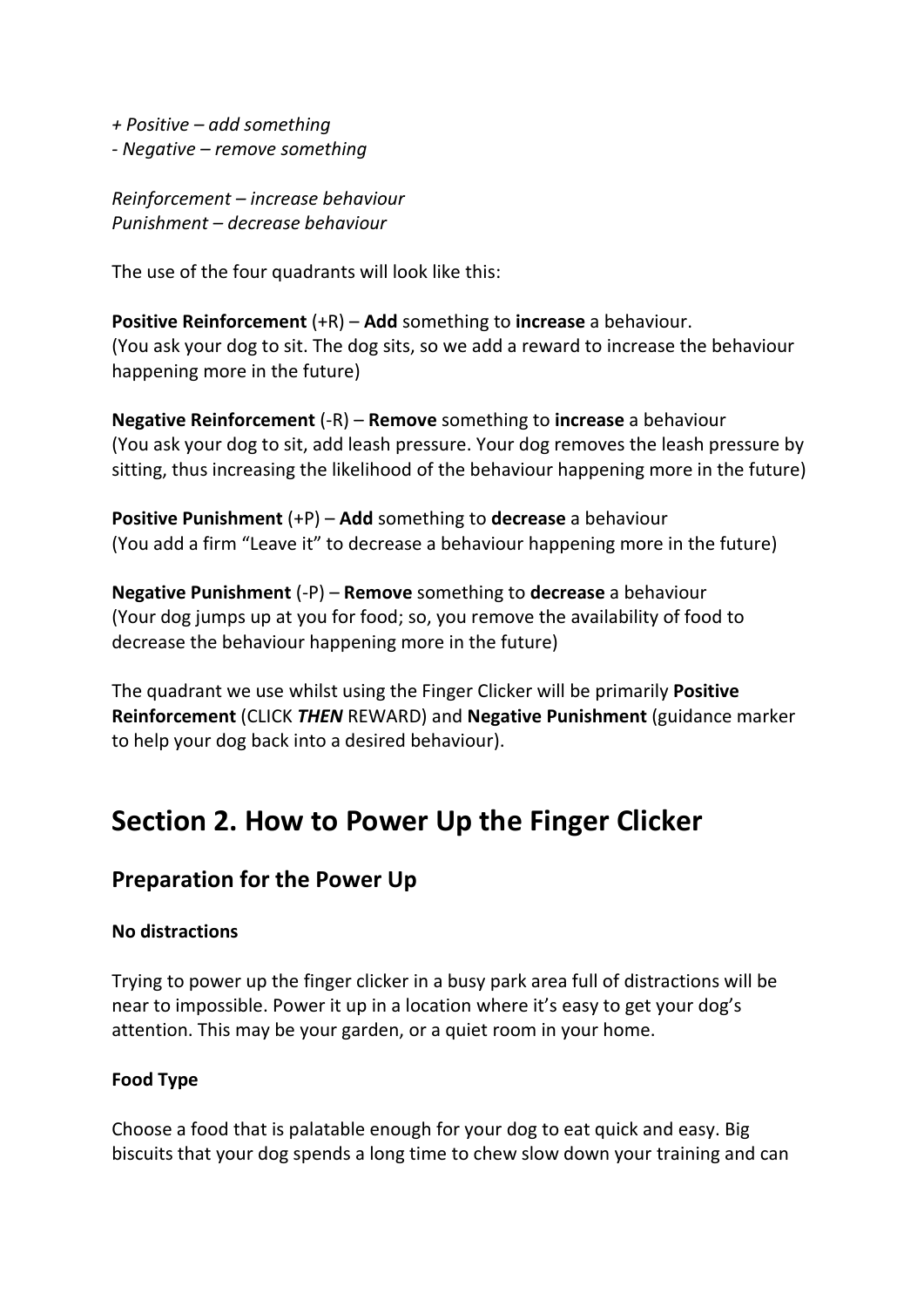often make the dog disinterested. You want small, easy-to-eat treats or kibble that make your training more fluent and consistent.

### **Daily food vs. high value rewards**

There are two ways to use food when training your dog:

### 1. Use their own daily allowance

Here, you feed your dog its whole daily allowance of food from a treat pouch, making sure everything comes from your hand. This helps massively in you becoming a stronger resource in your dog's life, strengthening engagement and the desire to work hard for you as their trainer. If you find it hard to get through the whole allowance in a day, you can put the remains in a food bowl.

2. High value rewards (substitute some of your dog's daily allowance of food for high value rewards)

Here, you feed your dog from a bowl as normal, but we reduce it according to the amount of treats we give them. You can still work on getting a good 'sit' with duration and eye contact when you put the bowl down as this will keep you in control of your dog's food and help them to feel like they are working for it.

Note: Delay their feed time or skip a meal before you start powering up the finger clicker: we want the food to be at its highest value. Hungry dogs will always work harder with more enthusiasm.

Note: Always check for any allergies before choosing any food for your training. If your dog has any reactions, please consult a vet or nutrition specialist for more help.

# **Treat pouch**

You ideally want a treat pouch that attaches nicely to your belt and opens wide for easy accessibility. Keep the pouch full, to make it easier for you to load up your hands, ready for training.

# **Supply and distribution**

It is often easier to load some treats in one hand (supply) then distribute them to the hand that will give the food to your dog (distribution). Put several pieces in your supply hand, ready to pass to the distribution hand one at a time.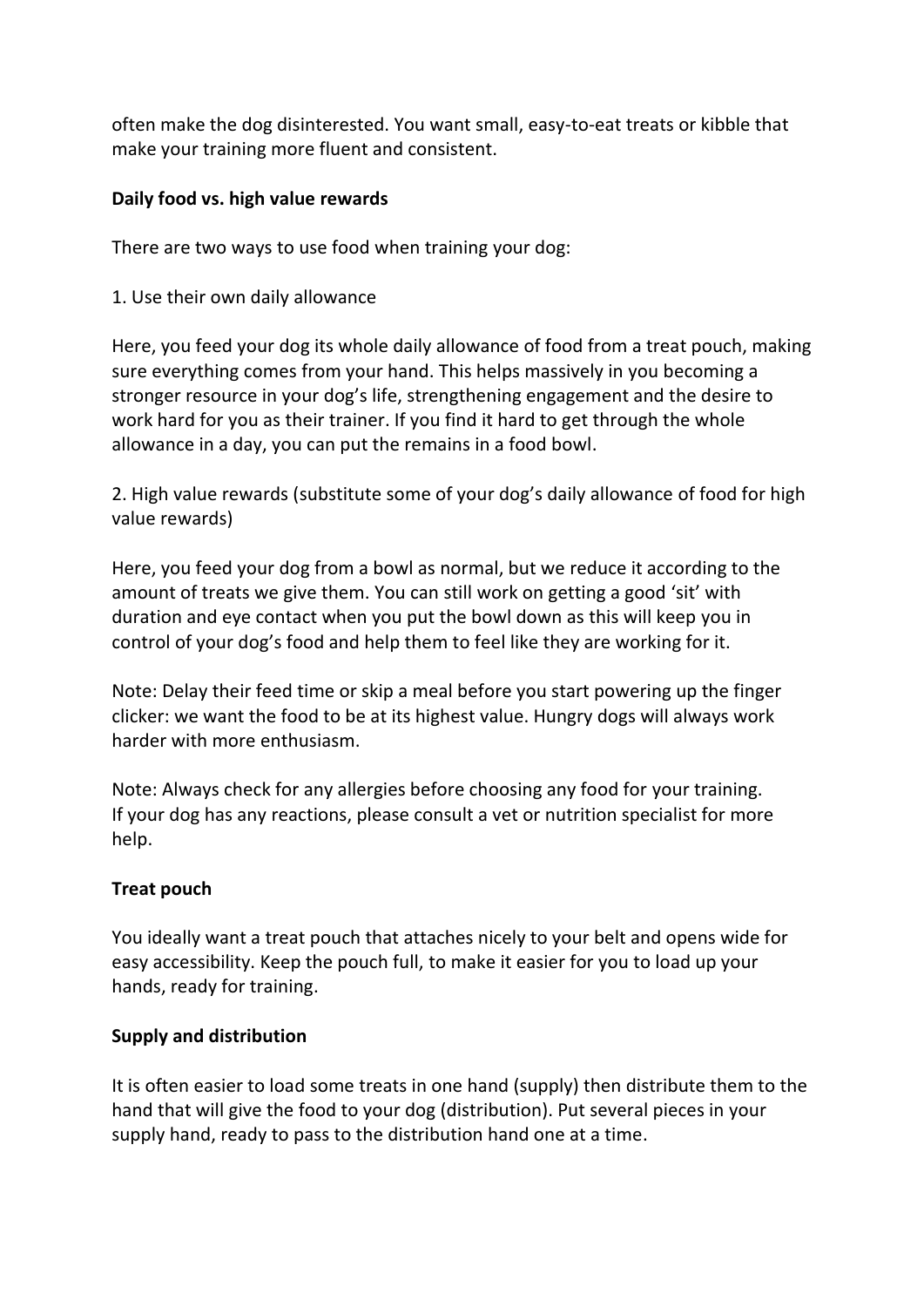# **Flat palm**

When you deliver the food to your dog's mouth, use a flat palm hand. We want to avoid giving the food out of the end of our fingers, as this often promotes nipping and makes the food target (your hand) less easy to aim for. A flat palm with the piece of food half covered by your thumb, makes the transition of food to mouth a lot easier.

# **How long to power up the finger clicker?**

Spend two days doing six to eight five-minute training drills. If you can do more, feel free to do so. This should be ample time to power up the finger clicker. Like a battery, it needs to be powered before it can be used effectively. The aim is to practice a few hundred repetitions, so you see an involuntary reflex response from your dog when you CLICK. You'll know you have done your job correctly when you randomly CLICK whilst your dog is going about its day-to-day business and it immediately comes to you for a reward.

# **Timing CLICK-to-reward**

From when you CLICK, to the presentation of food to your dog's mouth, you want to aim for no more than two seconds. This can be a fun exercise if you have two people doing it: see who can get the perfect CLICK *THEN* REWARD by timing each other on a stopwatch. You want to eventually be hitting a very clear, quick and consistent CLICK **THEN** REWARD that's predictable to your dog.

# **Don't ask for a behaviour**

When you are powering up the finger clicker, don't ask your dog for a specific behaviour: just practice the CLICK *THEN* REWARD. You don't need your dog to sit or look at you; however, if they are doing this, it's ok - it's in fact a good thing as you have their attention. The point of the exercise is to get your dog to understand CLICK = REWARD. Stay close to your dog when your training, keep them on-leash and keep it simple. In the early stages, don't talk to your dog as you want the CLICK to stand out.

# **Keeping the dog's attention**

When you are powering up the finger clicker, try and make the CLICK *THEN* REWARD close together. CLICK *THEN* REWARD, CLICK *THEN* REWARD, and so on. Keep it fast and make it fun. If you have large time gaps in between, the dog may become easily distracted and lose interest.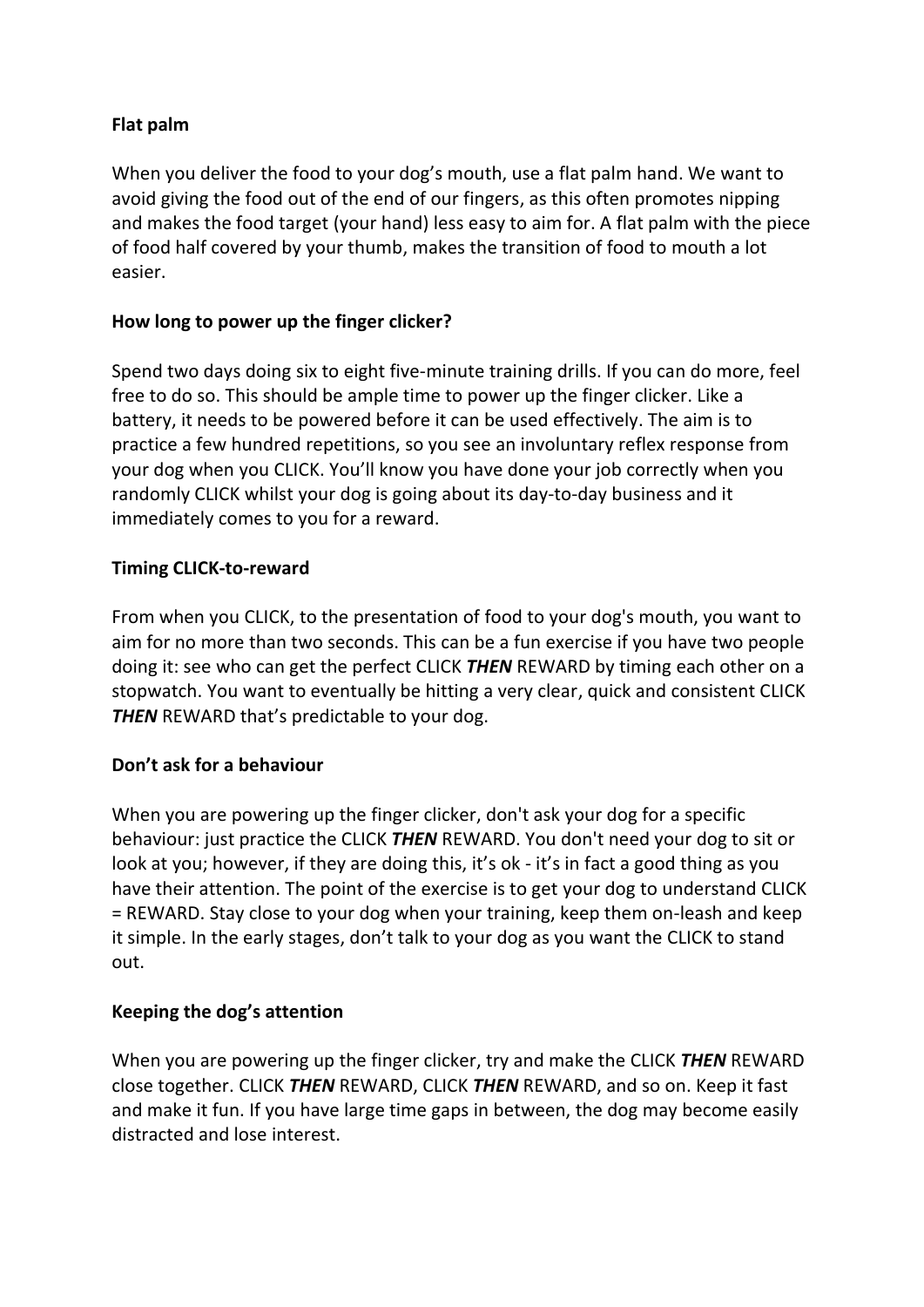# **Don't always feed from the same hand**

Keep switching your hands around from left to right: you don't want your dog to start predicting the feed hand. The idea is to have your dog look at *you* when you CLICK, not look at your hands.

# **Power Up the Finger Clicker**

A clicker will have no meaning to your dog the first time it hears it. It may catch your dog's attention, but it will have no emotional value. Therefore, we have to power it up using classical conditioning.

# CLICK *THEN* REWARD

- 1. CLICK When you CLICK, make sure you stay still and don't move your hands. **JUST CLICK.**
- 2. REWARD Within a split second of the CLICK*,* supply the distribution hand and give food to your dog.

You want your dog to understand that the CLICK makes food appear, this is the reason why you stay still when you CLICK.

You want to do this exercise in two phases. In phase one, your aim is to get your dog familiar with the idea that CLICK = REWARD. Phase two, however, gets your dog to understand that CLICK = REWARD, but they are also finished with the desired behaviour/command and returning to you.

# **Phase one**

You CLICK *THEN* REWARD as explained above. This part is all about getting your dog used to CLICK = REWARD. However, to make training simple and easier, we will use the clicker the way we do it in phase two for the rest of our training.

Stick with phase one for 40-60 repetitions, then move on to phase two.

# **Phase two**

- 1. Get a treat out of your pouch and put it in a closed fist
- 2. Keep your fist close to your torso area, hand closed
- 3. CLICK but STAY STILL
- 4. A split second later, take a step back
- 5. Move your hand down, open it up into the flat palm position. As your dog moves towards your hand, take your thumb off the food, and let them take it.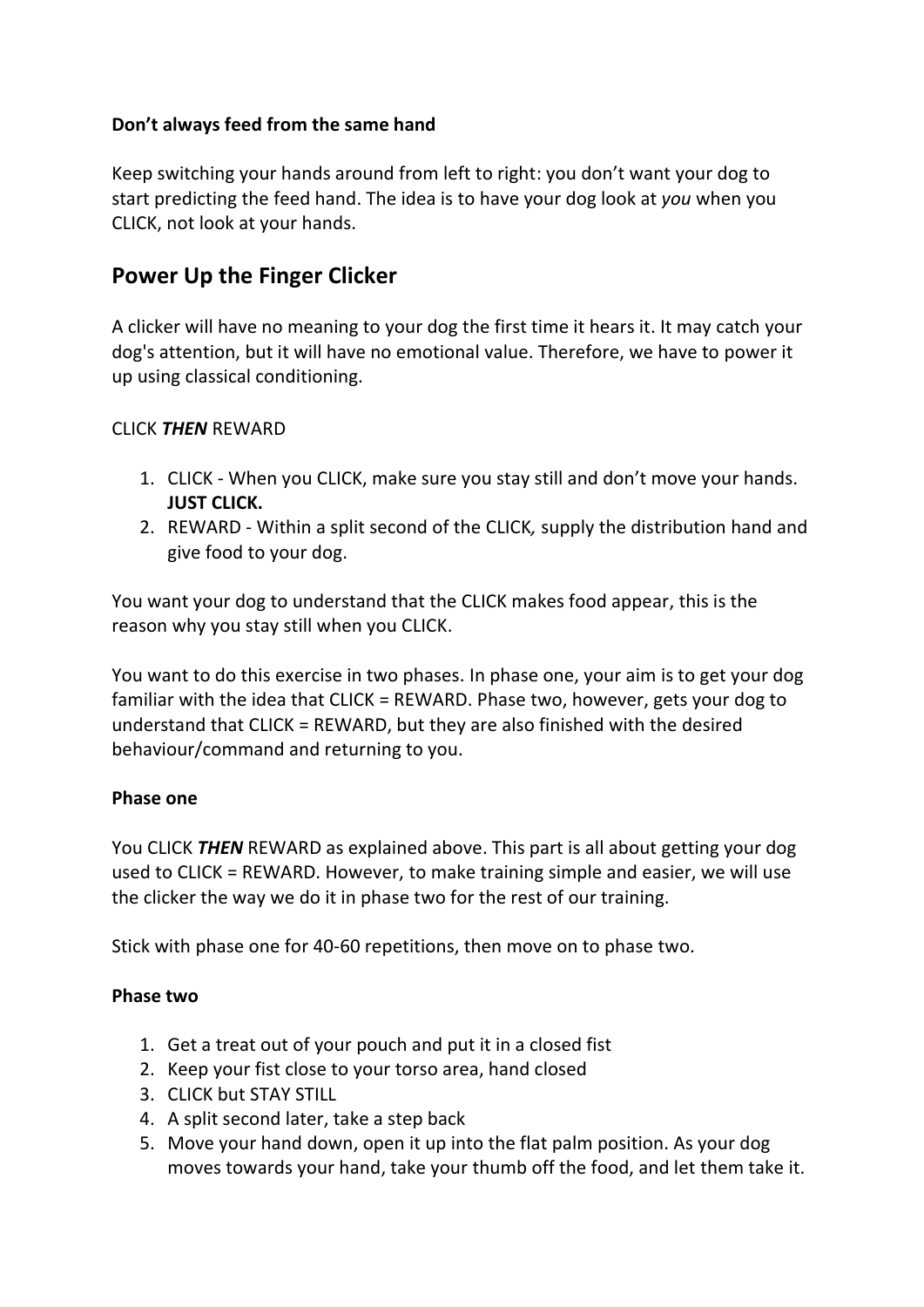# **Temporary release**

Using a clicker as a reward marker as explained in phase two will teach your dog that you are temporarily releasing them from a behaviour/command. Therefore, you take a step backwards to encourage your dog to move into our hand for the food. In time, this will help with exercises that are away from us, such as going to a target boundary (sending them to their place/bed from distance) or marking the point they turn back to us on recall.

When we take a step backwards, our aim is to have the dog move into our hand with lots of speed and enthusiasm to wake up a chase drive. Dogs love a moving target: it builds energy and drive within our training exercises.

Note: In time, you will click from a stationary position, and the dog will return to you for a reward.

Note: Using the *temporary release,* fundamentally means you are finished with the exercise, this is why we move backwards. However there will be some exercises in which you give the reward to your dog in its position, such as the "look" command.

Example of using the clicker as a *temporary release*:

- 1. Command "SIT"
- 2. Dog sits
- 3. CLICK dog breaks the sit position and comes to us for a reward.

# **Using a ball or toy**

If your dog is not motivated towards food, a ball/toy maybe a better option:

- 1. Have a ball in your pocket
- 2. CLICK with both of your hands empty
- 3. A split second later, pull the ball out of your pocket, step backwards and let the dog take the ball out of your hand
- 4. Wait for the dog to drop the ball, pick it up and repeat.

# **Section 3. How to prepare for your training**

It is important that you always set the stage for success. You want the best environment, the right attitude from your dog and you must feel safe, confident, and comfortable to train together.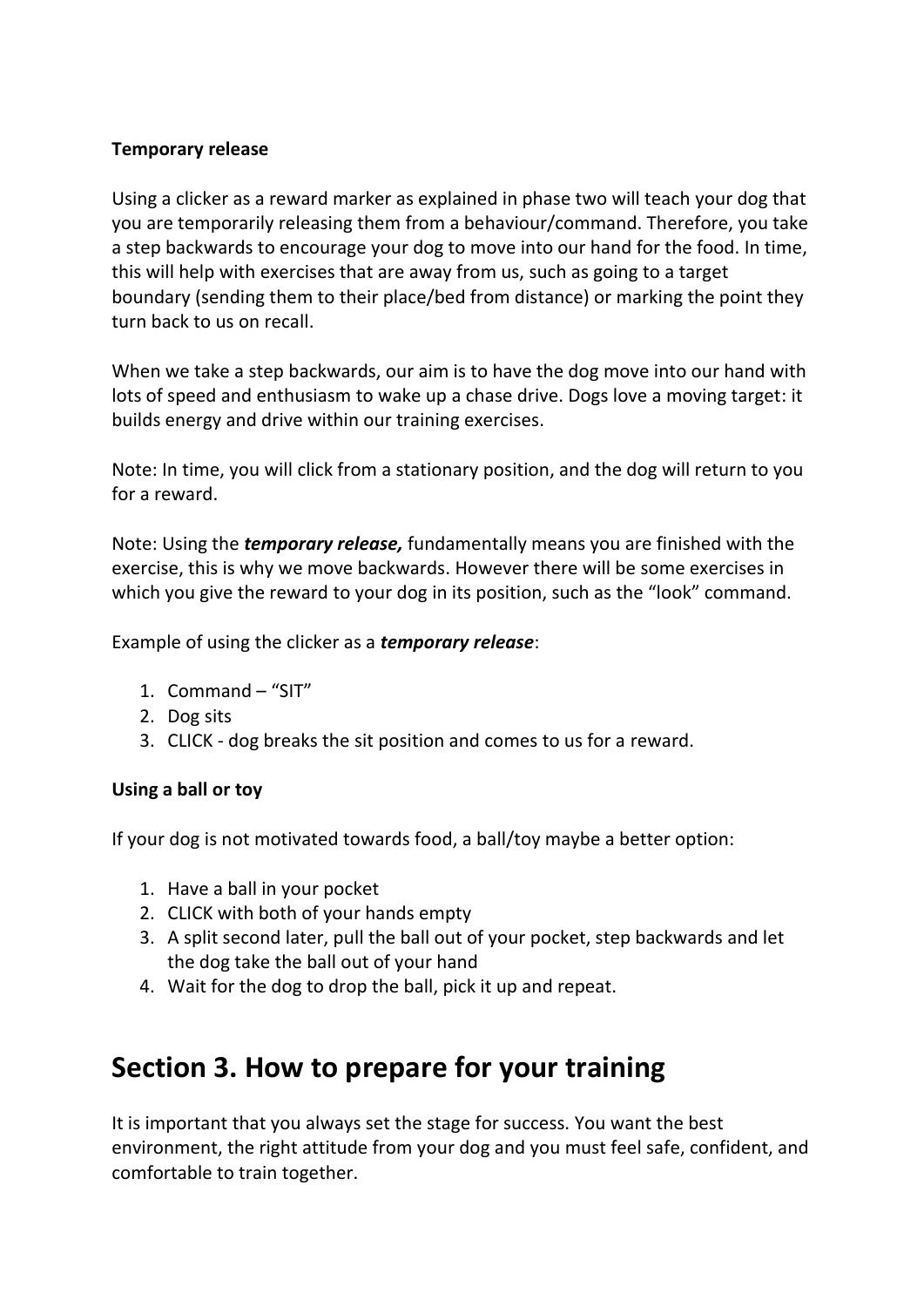### **Be safe**

Before you start a training session, make sure your dog has access to water, has a safe collar and lead/harness. Be sure to have suitable footwear for the terrain you're working with (flipflops and snow don't go!). And, if needed, have plenty of sun cream.

#### **Pick times when your dog is enthusiastic**

If mornings or early evenings are more lively times for your dog, use this time to train. We want a happy, energetic dog that will help us to have a good, engaging training session.

# **Don't train your dog if you're frustrated**

If you get frustrated in your training session, it's best to stop and come back another time. Dogs are incredibly adept at reading our energy and body language: they know when we are frustrated, and this will only pollute our training session and potentially our relationship.

#### **Make it fun for the dog**

Attitude is so important when you train: stick to exercises with which your dog flourishes at, helping them to always win and make your sessions easy. If you want to try out new commands, push the boundaries, but be sure to give lots of praise and multiple rewards if your dog exceeds your expectations. Laugh, have fun and be light-hearted: the energy between you both must flow and have a good vibe.

#### **Teaching your dog to lure**

Luring is a manipulative hand movement, that gets your dog to follow your hand for food.

- 1. You start by holding a piece of food in your hand as explained previously in **Flat Palm**.
- 2. Hold your hand facing your dog's head, fingers all tucked together, with your thumb half covering one piece of food.
- 3. Place your hand close to your dog's nose, almost touching.
- 4. Walk backwards in a straight line whilst maintaining your hand position close to your dog's nose (remember, almost touching).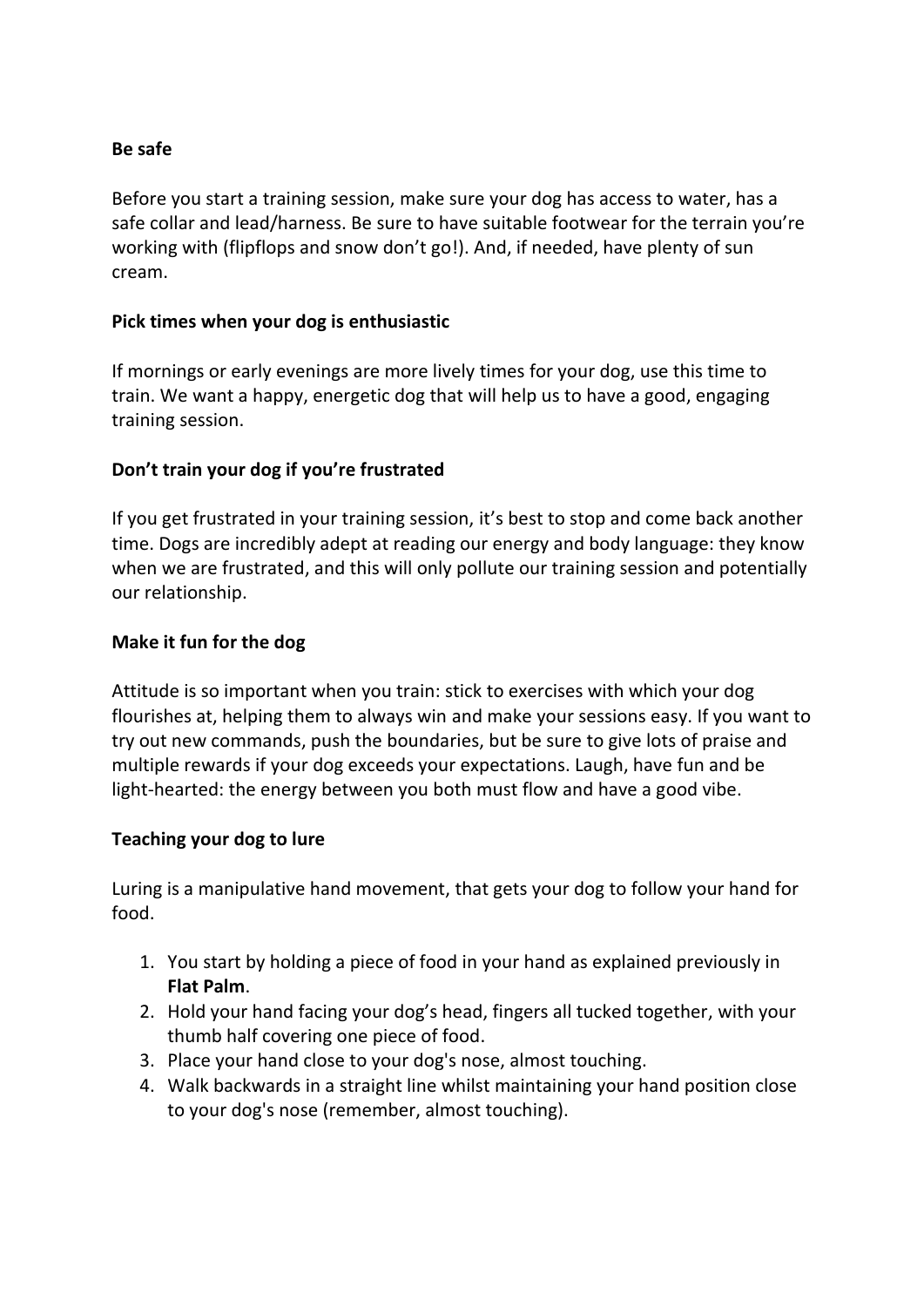5. When your dog moves forward or takes a few steps, CLICK *THEN* take your thumb off the piece of food and let your dog take it. Make sure your hand target is level with your dog's head, making it easy for them to follow.

Go in straight lines at first, gradually increasing the steps your dog takes as they get better at the exercise.

You can also practise luring in a forward-facing position. To do this, you do the same as above but walk forwards. Drop your hand down to your side with your palm facing backwards, so the back of your hand is facing the way you are walking. For this, your dog needs to be at your side and your palm and half-covered piece of food are facing your dog. Same again: do a few steps at a time, keeping your hand close to your dog's nose, allowing your dog to push into your hand. CLICK *THEN* REWARD.

Note; some dogs will lick your hand at first. This is ok: it shows commitment to the hand, and that is what we want.

Note: with practice, you will be able to navigate your dog in different directions, move with speed and utilise this skill to manipulate obedience commands, such as "sit" "down" and so on.

# **Keeping your dog engaged**

In between repetitions, give praise, walk around with your dog, and make sure you both stay focused. You only want to train for short periods, so you want as much engagement as possible. Training naturally creates a great connection with your dog, bringing focus and attention to you, giving you strong control over competing motivators.

# **On or off leash**

In the early stages of your training, keep your dog on leash. This will help your dog to understand it has to stay with you for the training session. Once you start to gain a lot more engagement, you will naturally know when to take the leash off. You should, however, always have a leash on your dog if it is not a safe environment to let them run free.

# **Jackpotting**

Jackpotting is a term used for giving multiple treats to your dog for one behaviour.

Example: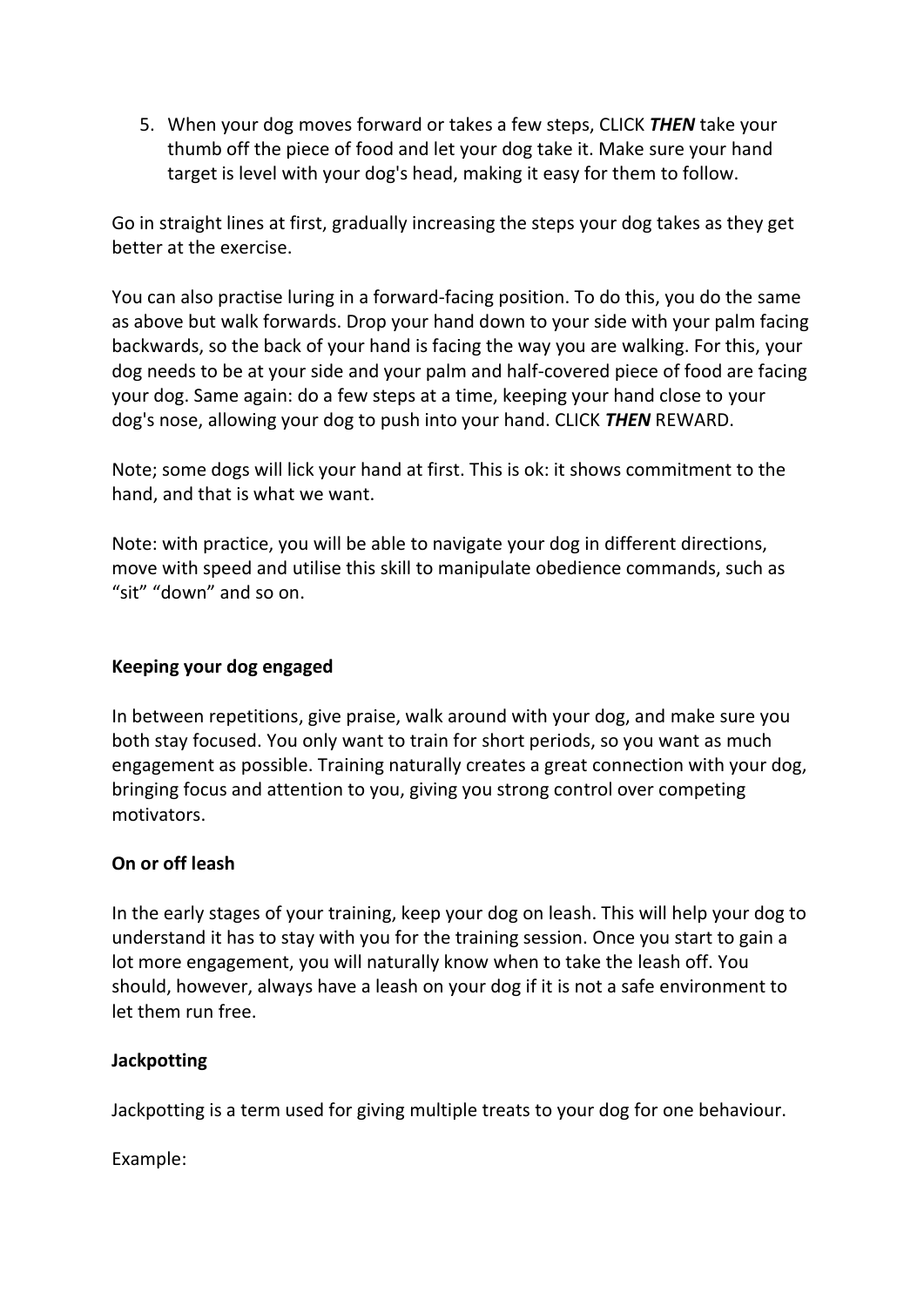If your dog achieves completion of a behaviour for the first time or succeeds your expectations (such as going into a down position for the first time), we reward them with a jackpot of rewards. For this, you CLICK, then give them either a handful or quick succession of food rewards:

- CLICK-FEED, FEED, FEED, FEED, or
- CLICK, handful of food, or
- CLICK *THEN* REWARD, CLICK *THEN* REWARD, and so on.

# **Use a flat buckle collar or harness**

The idea in the early stages of teaching your dog new commands is to keep everything pressure free, so using a leash and harness or a leash and flat buckle collar is best. Always keep your leash nice and loose, as tension can create conflict, something that will only dampen and pollute our training sessions.

# **Work on one command per session**

Because each training session will be short, we want our sessions to be focused on one thing: maybe a 'sit', 'down' or a 'look' command.

# **Beginning and ending verbal cues**

It is always a good idea to give your dog cues to start and stop your training. Using double-barrelled cues for starting and stopping can make it clear that the verbal cues are different from our in-training commands.

Start cue "LET'S GO!" - This signals to your dog we are about to train.

End cue "ALL DONE" - This signals to your dog that you have finished. Here, we are best to put our treat pouch and finger clicker away, show your dog no eye contact and stop verbally communicating to them for a couple of minutes so it is clear your training session is over.

# **Don't name it until you love it**

When you train a new command, you want your dog to have a full understanding of the behaviour movement before you put a name to it. For instance, if you lure your dog into a 'down' position, you want your dog following your hand into the down ten out of ten times with reliability. Before you start to use the "DOWN" command, make sure we give a clear gap from the command to the hand movement, similar to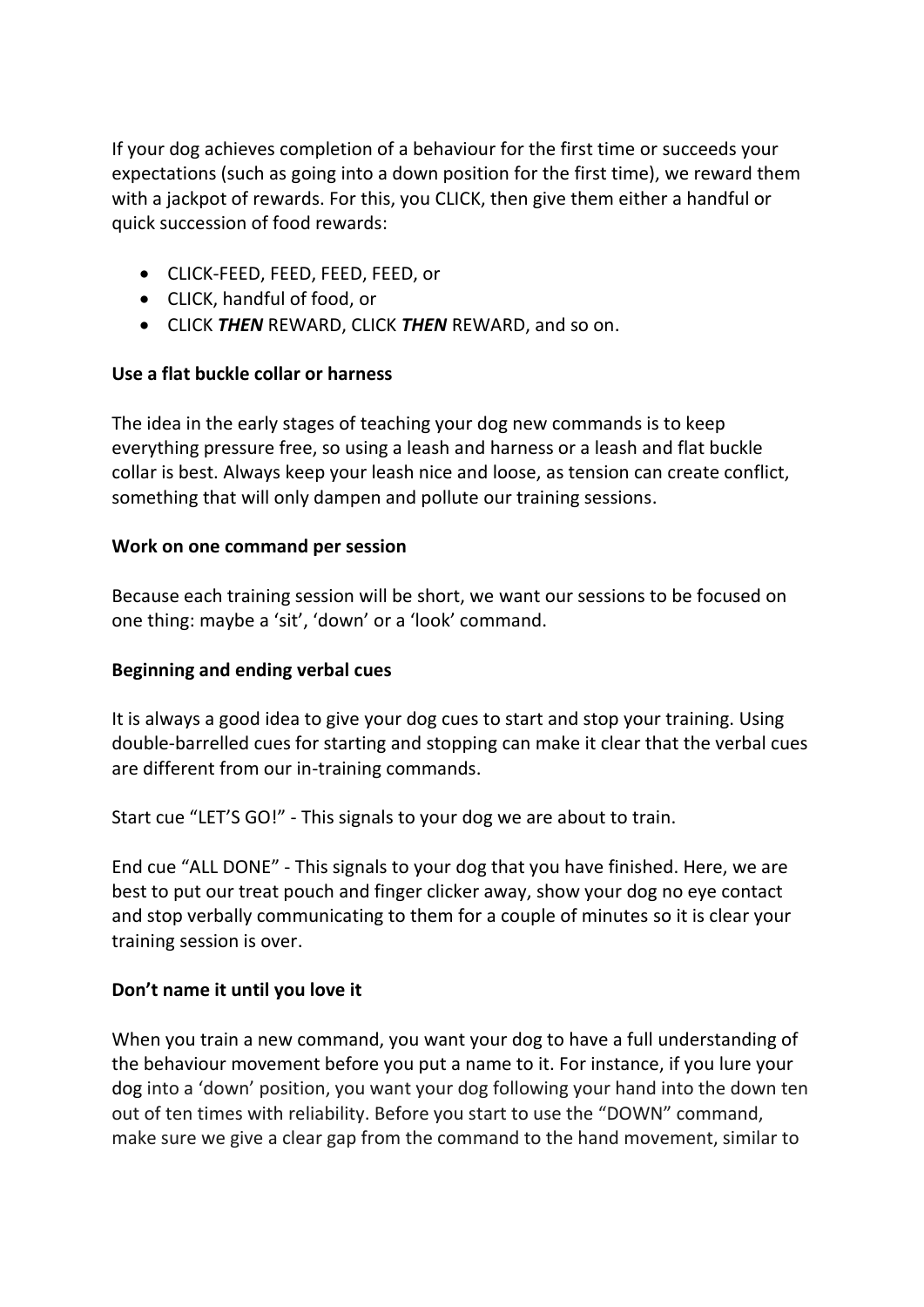the CLICK *THEN* REWARD timing. In addition, we want to be still when we verbalise the command:

- 1. "DOWN".
- 2. ½ second gap.
- 3. Lure with your hand from your dog's nose to toes.
- 4. CLICK.
- 5. ½ second gap
- 6. Reward.

# **Guidance marker**

Within our training, you want to have a guidance marker. This is specifically used for teaching your dog they are doing something wrong. We use a "NO" for this marker. This marker is to teach your dog it is off-course and needs to correct what it's doing.

Example:

Whilst training with your dog, they start to jump up at you for attention. Here's what we do:

- 1. Say "NO" calmly, then fold your arms
- 2. Wait for your dog to stop jumping
- 3. Instruct them to go back into a command, such as "sit"
- 4. Give a further three seconds of your dog in the command ("sit") before you CLICK *THEN* REWARD again. This clears up any connection of them thinking you have rewarded them for jumping.

This guidance marker is also known as a punishment marker: and is part of our four quadrants of operant conditioning, **negative punishment**. Negative (removing something) punishment (decreasing behaviour), as explained in **Operant Conditioning**.

# **Priming the Finger Clicker**

Priming the Finger Clicker is when you want your dog to understand you are about to start training. Here you are getting your dog in the mood. Every time you begin a training session with your dog, prime the clicker several times before you start.

(See CLICK *THEN* REWARD Phase 2)

# **Be prepared to do hundreds of repetitions**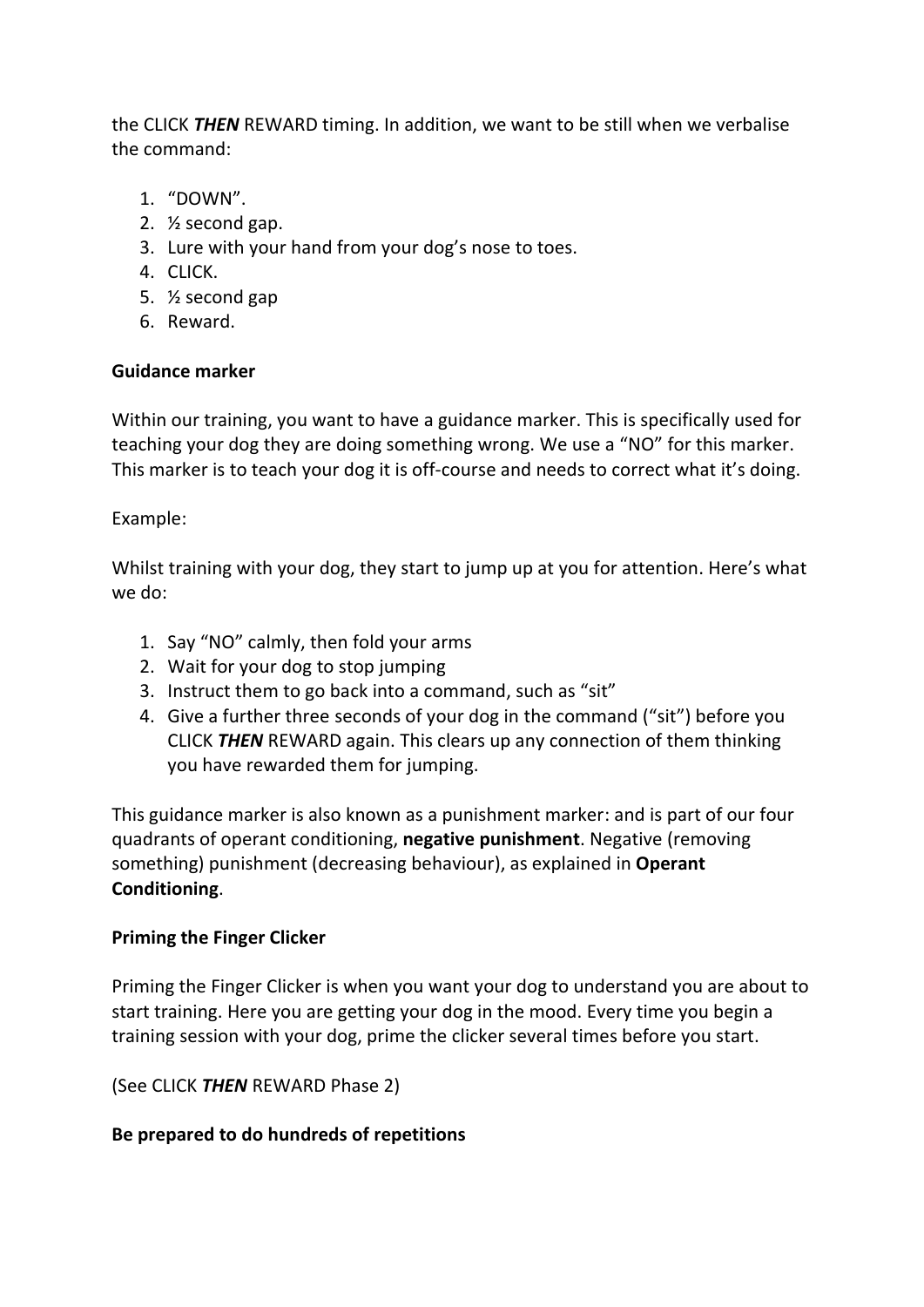To make commands reflexive, it takes hundreds of repetitions, so be prepared to work hard in your training. Persistence, the right strategy, timing, and technique can create a dog that is ready to perform at the highest level.

# **One last rep?**

There's no such thing as one last rep. This is where we can start to see faded attitudes that make our training look monotone and flat. You always want your dog to love training, so it is imperative not to do that one last rep, an error that will make our training less interesting.

Stop your training sessions when your dog is still enthusiastic and motivated for the exercise. Doing this leaves the association that your sessions are fun, happy and entertaining.

# **Section 4. How to train your dog with a Finger Clicker**

# **Ok let's train your dog!**

#### **Play engagement games**

Before we delve into commands, it's a good idea to work on some engagement skills.

Start off by standing in front of your dog, supply hand loaded and finger clicker ready.

Wait for your dog to give you eye contact, then CLICK and burst backwards quickly before giving rewards. You do this as you want your dog to think they are in control, and their eye contact is activating your movements. Remember, CLICK (stay still) then a split second later, move, and *THEN* give rewards.

Try varying the number of rewards you give your dog after each CLICK, to keep it unpredictable. This way your dog will stay attentive to the engagement game, as it will not be able to predict any patterns in your reward frequency.

We can also get creative and lure the dog into lots of different positions, always employing CLICK *THEN* REWARD at the end of the lure.

Make this exercise creative, energetic and motivating. Play around, make your own rules, and fill it with tons of verbal praise. Contrast in your movement is what will wake up chase drive. Be expressional, move fast and have fun.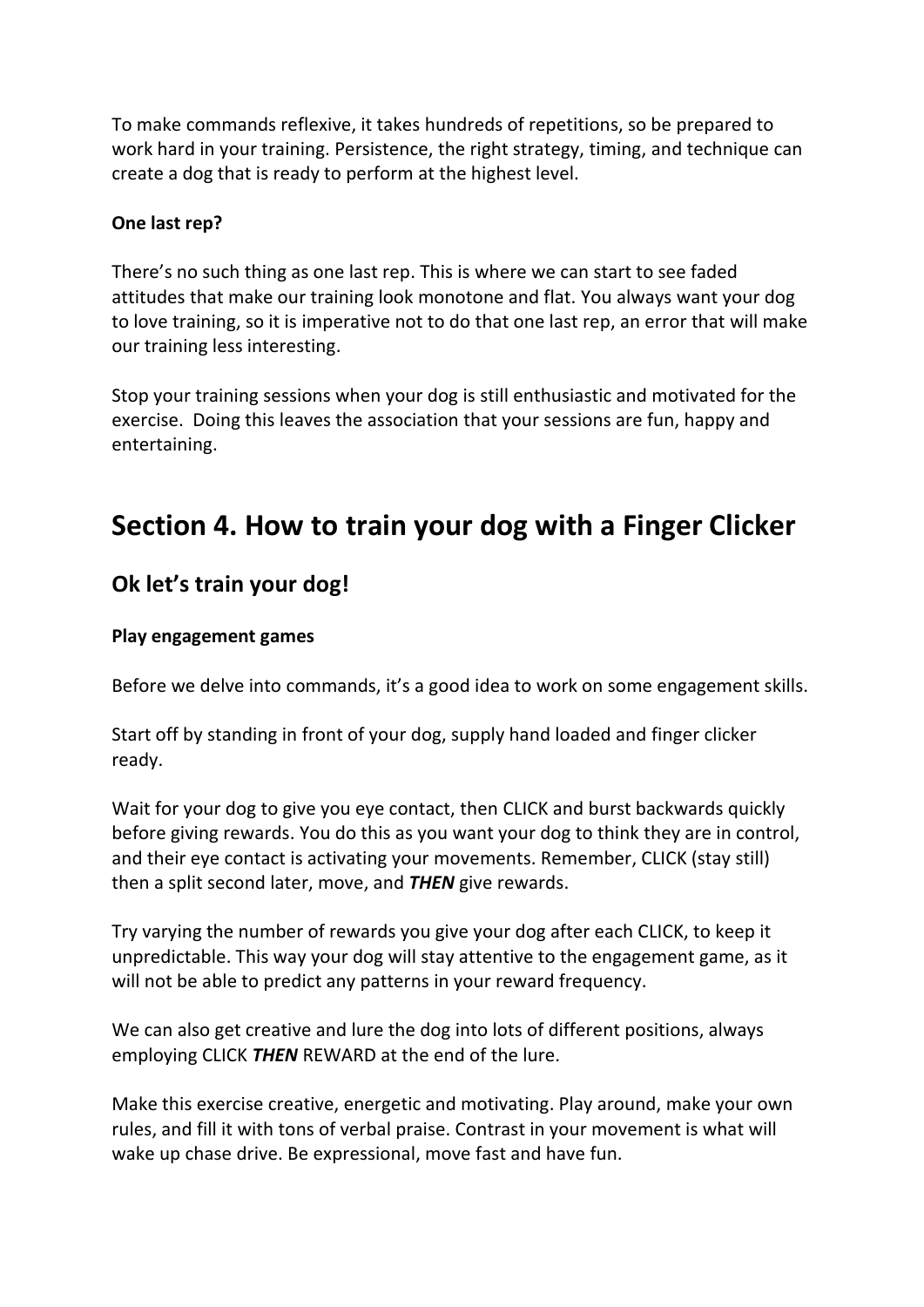Start the session with "LET'S GO!"

- 1. Start with a treat ready in your lure hand
- 2. Place your hand right in front of your dog's nose and raise your hand above your dog's head whilst keeping your hand millimetres away from their nose. Make sure your thumb is half covering the food, so it is enticing to your dog and wait for them to sit.
- 3. When your dog's bottom hits the ground, immediately CLICK, move your hand backwards and feed out of a **flat palm**.

Keep repeating this exercise for 3-5 minutes

At this point you are not *telling* your dog to sit.

Once your dog is doing the behaviour reliably, then we can name it. (See **Don't name it until you love it**).

Once you have named the behaviour, it is important that you use the command "sit", then move your lure hand above your` dogs head as explained above. Keeping the command and the luring movement separate, is crucial to being able to fade out the lure in the future and using commands on their own.

End the session with "ALL DONE".

# **Down**

Start the session with "LET'S GO!"

- 1. Ideally you want to start your dog in a stand position. If it's easier for your dog to "sit", practice the "down" from a "sit", but eventually it's a good idea to teach your dog to "down" from a stand.
- 2. Start with your lure hand, flat palm facing the dog, fingers pointing towards the floor
- 3. Move your hand towards your dog's nose, then slowly push your hand down between your dog's two front paws whilst the dog follows. A good way of remembering this motion is "nose to toes";
- 4. As soon as your dog reaches the "down" position, CLICK, pull your hand backwards and feed.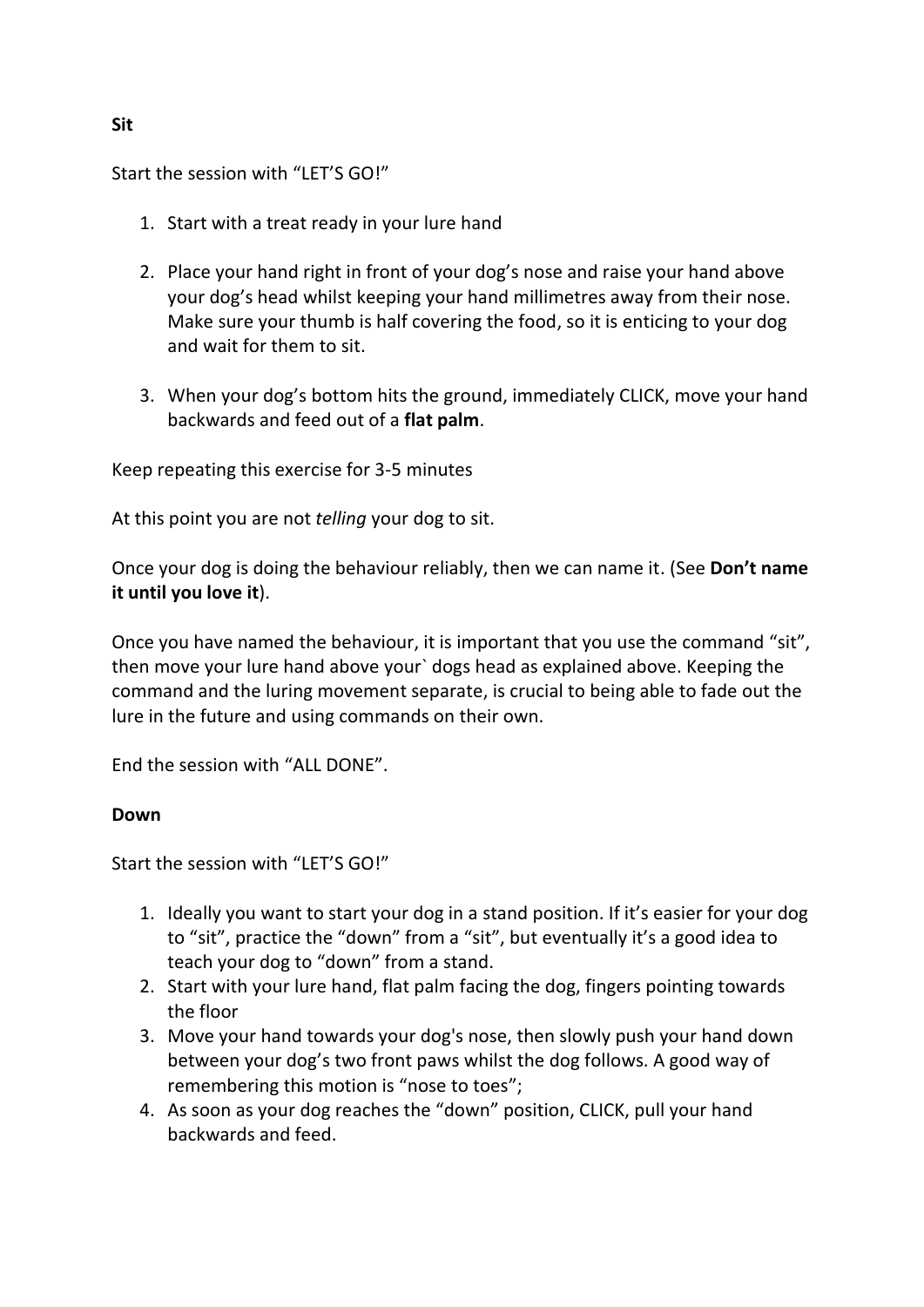Keep repeating this exercise for 3-5 minutes

The "down", is not something every dog will get the hang of first time. Be patient and take your time. If it is not working, come back on another training session and try again.

Note: You can reward your dog without the marker for increments of the behaviour. This is called **successive approximations**. You are rewarding parts of the "down" position, such as their front legs moving forward or even your dog's head dropping a little. For this you can just feed the incremental parts of the behaviour without the clicker but be sure to CLICK *THEN* REWARD with a **jackpot** when the dog gives you the full down position.

Note: Once your dog has given the full behaviour, do not reward any **successive approximations,** wait for the full behaviour ("down"), CLICK *THEN* REWARD

End the session with "ALL DONE".

# **Recall**

This one is good fun!

Start the session with "LET'S GO!"

Find yourself a nice flat surface such as a concrete, wooden floor, tiles, laminate or perhaps some carpet. Grass or sand make this exercise difficult: nice flat floors are a lot easier.

- 1. Hold a piece of food by your dog's head, maybe one foot away
- 2. Throw the food away from your dog within its line of view, so they can see the food bouncing along the floor. This will wake up chase drive in your dog, so they will feel the urge to follow it.
- 3. When your dog chases and eats the food it will naturally runs back towards you.
- 4. CLICK move backwards *THEN* REWARD.

This exercise builds the desire to come back to you and it is super fun. It is known as a food chasing game.

Once your dog is doing this with ease and the game is flowing, you can move to the next phase.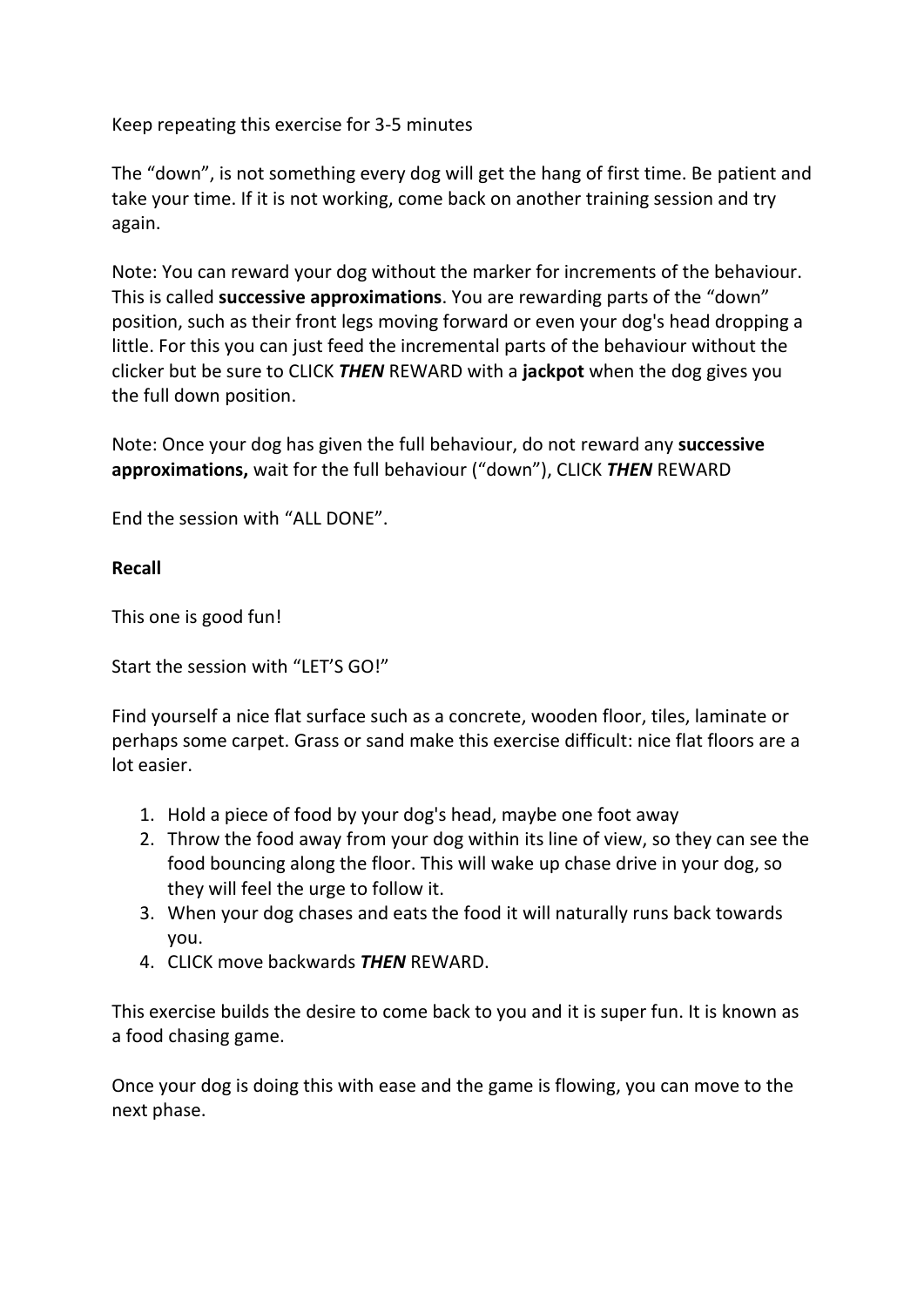Wait until your dog turns back and starts moving towards you. Here, we use a recall command, such as "COME", followed immediately by a CLICK move backwards *THEN* REWARD when they get to you.

Note: You want your dog to be coming back when you CLICK, so it's important that we only use the "COME" command when your dog is good at this exercise, and you know they will reliably come back towards you. The CLICK should make your dog come back with even more speed and enthusiasm.

Note: you are using the "COME" command whilst your dog is on its way back to you. With enough repetition, the dog will understand "COME" means move towards you. In time, the "COME" will be used to trigger the behaviour of coming back to you.

# **Look**

For the 'look' command, you start with your dog on-leash standing or sitting in front of you.

- 1. Grab two pieces of food from your treat pouch.
- 2. Put one in each hand and move both pieces of food in closed fists out to both arms stretched out wide.

Your dog will automatically follow your hands with their eyes, so do it slowly.

- 3. Wait for your dog to look at you (ideally eye contact)
- 4. When they do, instantly CLICK *THEN* REWARD.

Note: If you find your dog is struggling to look at you, make a noise with your mouth, like a kiss sound, to encourage eye contact. When they look, CLICK *THEN* REWARD.

# **Shaping vs free shaping**

# **Shaping**

When you shape a behaviour, it's all about helping your dog achieve behaviours through body positions and movements. For the most part, you will use a lure for this exercise. Lure into a 'sit'; lure them into a 'down'. This is the easy way to do it and its very effective. The examples above are all shaping exercises.

# **Free Shaping**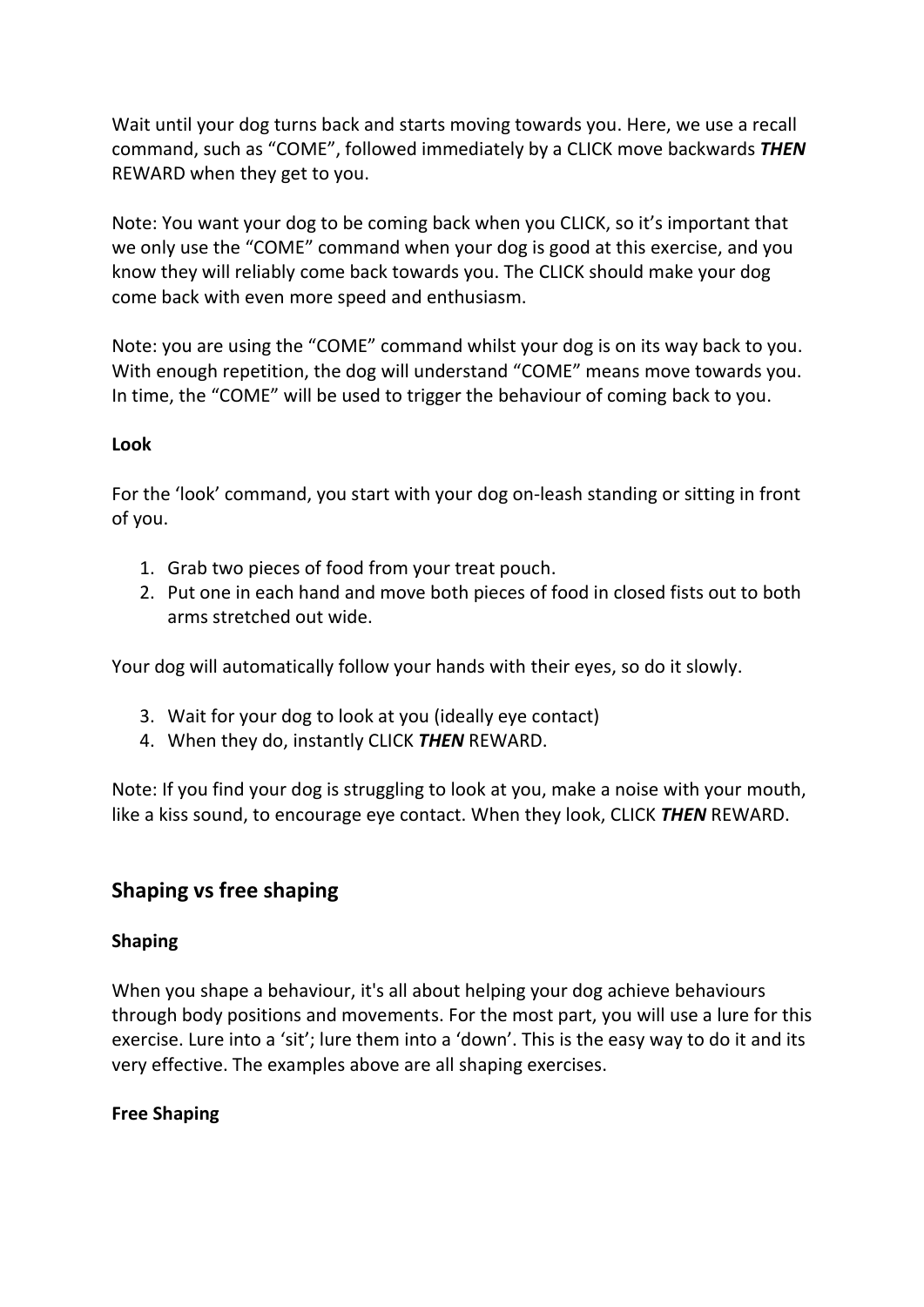Free shaping is almost the opposite to shaping. Here it's all about letting your dog figure out what you want. Free shaping is powerful, as it gets your dog to figure things out for themselves. We equate this to using a sat-nav in your car, as opposed to figuring the route out on your own. The latter would stick with you a lot stronger than just using something that does all the work for you. With free shaping, it takes patience and dogs that are motivated enough to work for you.

# **How to free shape using a raised bed (target boundary)**

Load yourself up with plenty of treats in a treat pouch, a hungry dog and a small area to work in. A small room works best. Set a goal that you want to achieve. If you want your dog to put all four paws on a raised bed, have only yourself, your dog and a raised bed in the small room. As soon as your dog puts a paw on the bed, CLICK *THEN*  REWARD. Some dogs will put all four paws on the bed within the first attempt; others will take time.

Be patient and be sure to **jackpot** your dog with a succession of treats once they give you the complete behaviour. For you as the trainer, this will always give you a strong sense of achievement. Letting your dog know you're happy will only strengthen the attempt to do the same behaviour on the next drill.

Your dog will think they control the session, because their behaviour is what makes you CLICK *THEN* REWARD. This is the best way to get your dog to drive stronger into performing, and giving you its best work. Free shaping gives your dog powerful lessons that are long lasting with less risk of extinction.

# **Section 5. Using the Finger Clicker to create confidence**

# **A bit more science**

# *Dopamine Jackpot* **study by Robert Sapolsky**

Within Robert Sapolsky's studies, he discovered that, once something is classically conditioned, such as a clicker with food, the first signal (CLICK) will always trigger the most dopamine for the dog. Dopamine is a happy hormone that surges through a dog when it is triggered by something that makes them feel good.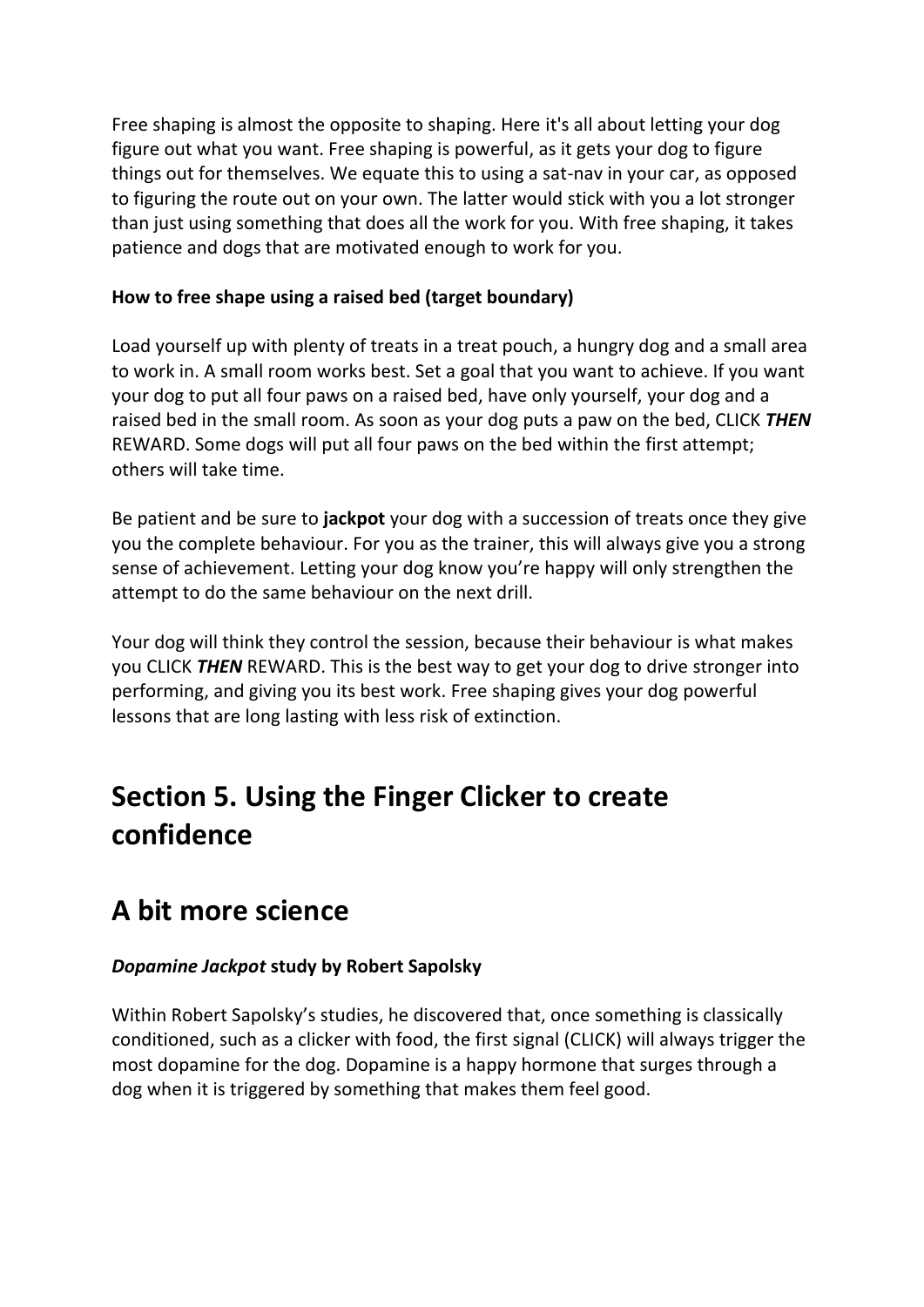Anything that gives the dog the first signal will always give them the best feeling. If we CLICK *THEN* REWARD enough, the CLICK will eventually be more rewarding than the food, making the dog feel happier than they are when receiving a treat.

For detailed studies on Robert Sapolsky's material see;

- *The Trouble with Testosterone*
- *Why Zebras Don't Get Ulcers*
- *A Primate's Memoir: A Neuroscientist's Unconventional Life Among the Baboons*

# **Creating good associations - Socialisation**

When you have powered up the Finger Clicker to be a temporary release, it will make the dog come to us for food. If we mark (CLICK) a specific behaviour, the dog will understand that it did something right and automatically get a good feeling.

Start this exercise with your dog hungry, securely on lead, and make sure whatever you want them to have a good association with, is not too close and creating pressure. For example, if you want your dog to have a better association with cars, try to have cars in the distance passing slowly, as opposed to doing this exercise next to a busy road.

For this example, we will use cars as our subject.

When your dog looks at a car, instantly CLICK *THEN* REWARD. The purpose of this is to create a good emotional feeling when your dog is in the presence of something unfamiliar. If your dog is a couple of feet away from you, on its lead, it should move back towards you and receive its reward. You are teaching your dog, at the site of the unfamiliar and potentially threatening object, to feel good and find safety in you as the trainer.

Note: If your dog has bad associations with the object you're trying to help with, such as cars or a vacuum cleaner and its response is more heightened (barking, whining, lunging). the CLICK *THEN* REWARD won't work, as your dog has moved past its threshold and won't take notice of the CLICK. For this we recommend a counter conditioning process, along with other supporting training.

# **Reward events**

A reward event is when you give your dog a nice ending following a sequence of behaviours at the end of your training session. You can do this with a succession of treats, give affection, play with a ball, or have fun doing some engagement games.